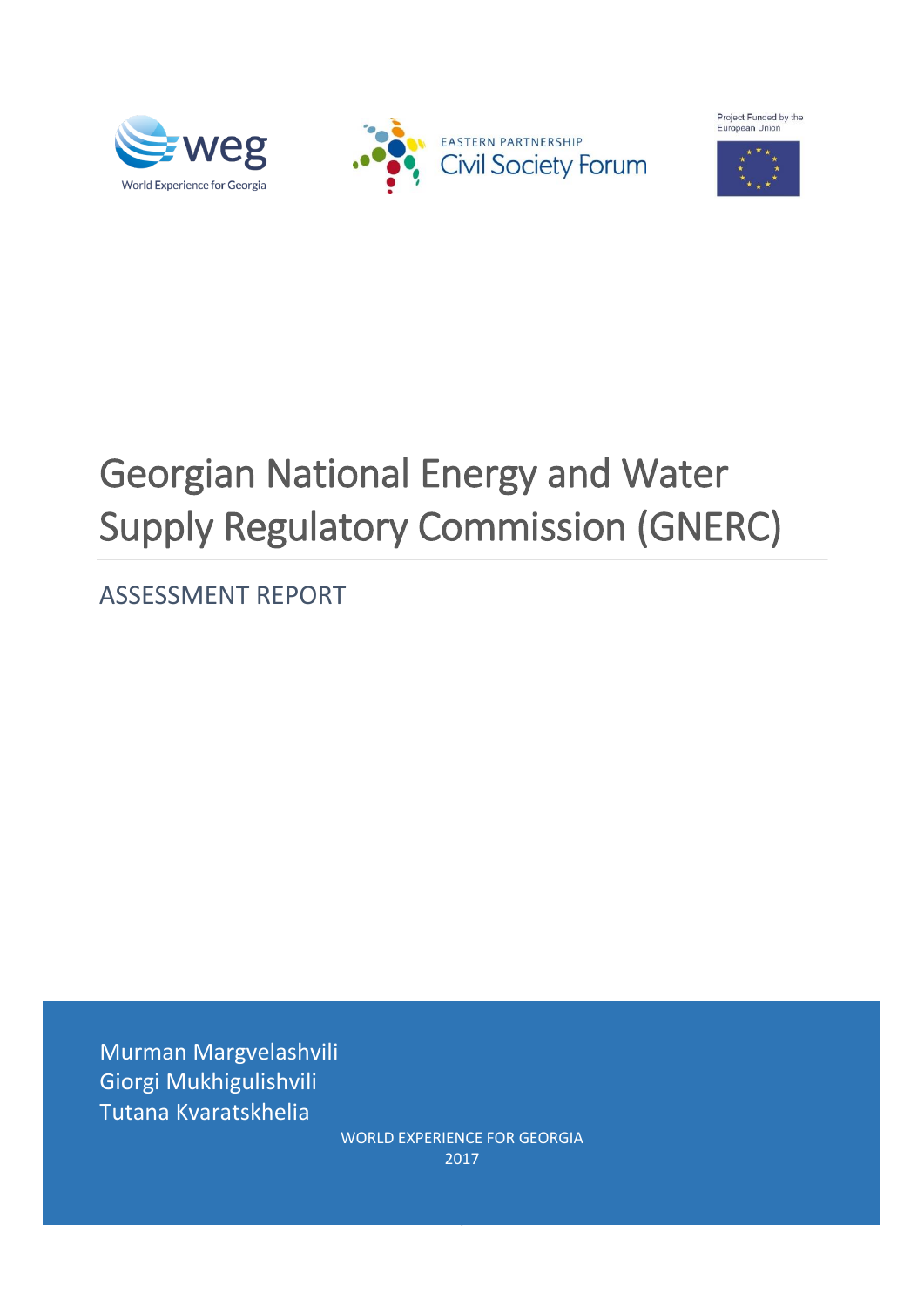# Contents

<span id="page-1-0"></span>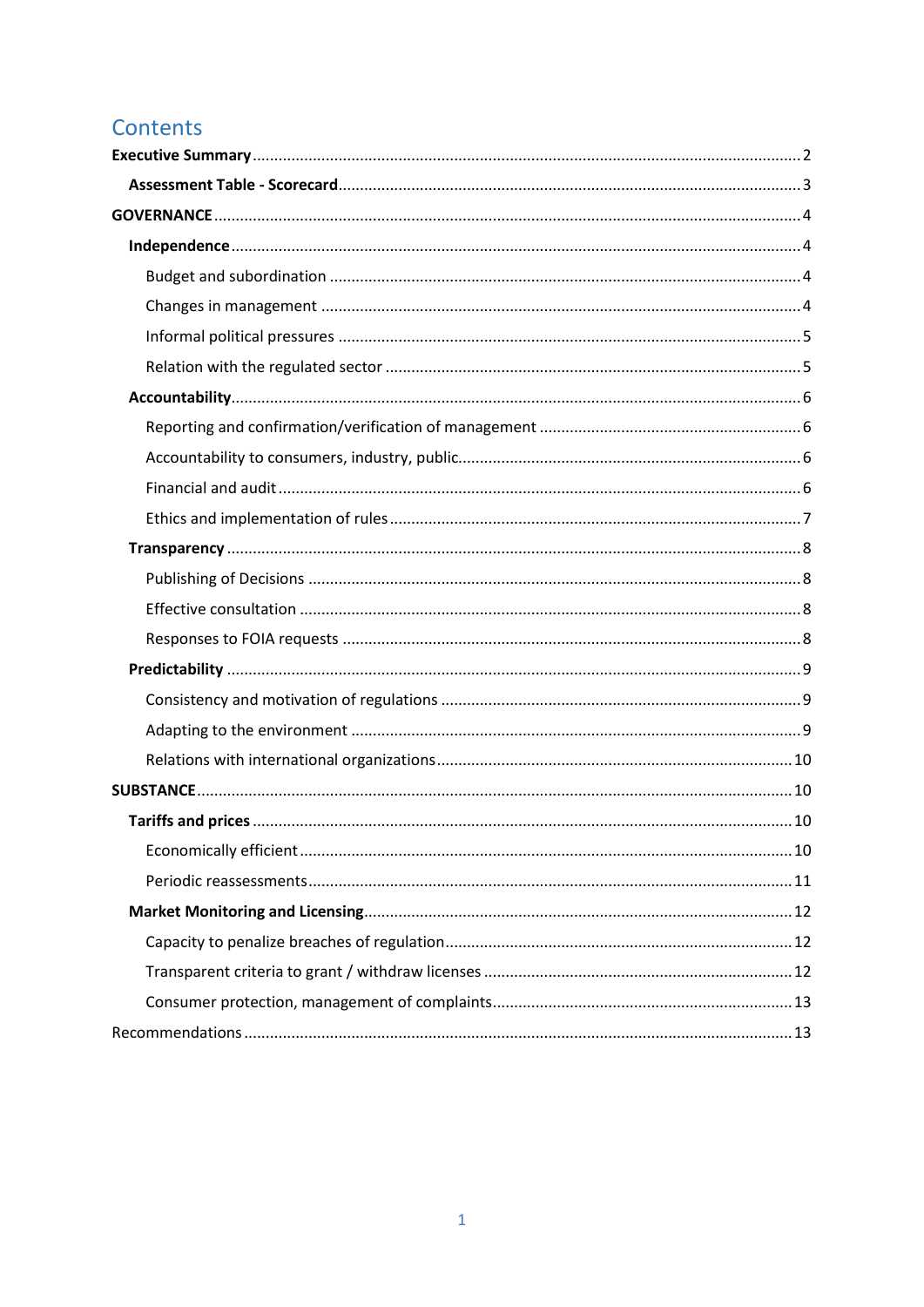# **Executive Summary**

Since of its establishment in 1997, Georgian Energy and Water Supply regulatory Commission (GNERC) has significantly improved its name as an independent regulator which is not controlled by any state institution. Commission is independent in its activities and is subject to the Legislation of Georgia. GNERC is the only regulator responsible for energy and water supply sector and is fully funded from regulatory fee.

While commissioners do not have visible relations with political parties or past political experience there are some improvements needed in the process of appointing commissioners, considering the fact, that today selection process of candidates is non-transparent and requirements are not very well described.

Another important issue with the GNERC is legislative drawbacks that are not in line with the EU directives and impede GNERC to implement its functions. For example, in 2006 the market structure in Georgia has substantially changed and important part of sector regulatory functions have been transferred to the Ministry of Energy, these functions include approval of electricity market rules, approval of electricity (capacity) balance, and approval of 10 year electricity Transmission Network Development Plan etc. Implementation of these plans are responsibility of GNERC, so the commission is monitoring the plans it did not approve.

GNERC is in better condition in regard with accountability and transparency issues. Regularly publishes annual reports on its activities, financial reports and reports about the freedom of information. Commission held public hearing sessions and most of the decisions are made with public participation and stakeholder involvement. In addition to public hearings, the website also provides the users with the information on how to register as an electricity or gas consumer, what are the tariffs, how to increase supply capacity, etc. The corresponding forms are available for the customers to submit statements on these issues. The tariff components by each regulated enterprise are also transparent.

The Commission is implementing the monitoring of adopted regulations and has permanent consultation with stakeholders to assess the impact of the regulation, if commission sees that the regulation is overburdening or has some other problems, it makes amendments to the regulation.

As mentioned above, the commission sets tariffs annually, individually for each utility and is in force for 1 year period. In 2015 new methodology was developed under the Twinning program funded by EU in cooperation with Austrian Energy regulator E-Control. GNERC starts to calculate electricity tariffs once in a 3 years. This creates better condition for consumers as tariffs will be more predictable. Natural gas sector is more complicated but some improvements are made with this regard as well.

In order to ensure compliance with the requirements foreseen by the primary and secondary legislation, GNERC has the right to carry out inspections of regulated undertakings. According to the Administrative Offences Code, amount of the penalty in case of non-compliance with the licensing terms and conditions determined by GNERC is not often adequate and needs to be changed.

In 2016 the commission resolved 4085 disputes. The number of disputes has increased compared to previous years. This means that on the one hand, awareness of the public has raised and they know how to address the issues, but on the other hand, this also indicates the problems in the sector. According to GNERC, the work on improvement of Electricity Supply and Consumption Rules is carried out, which is intended to notably decrease the number of disputes.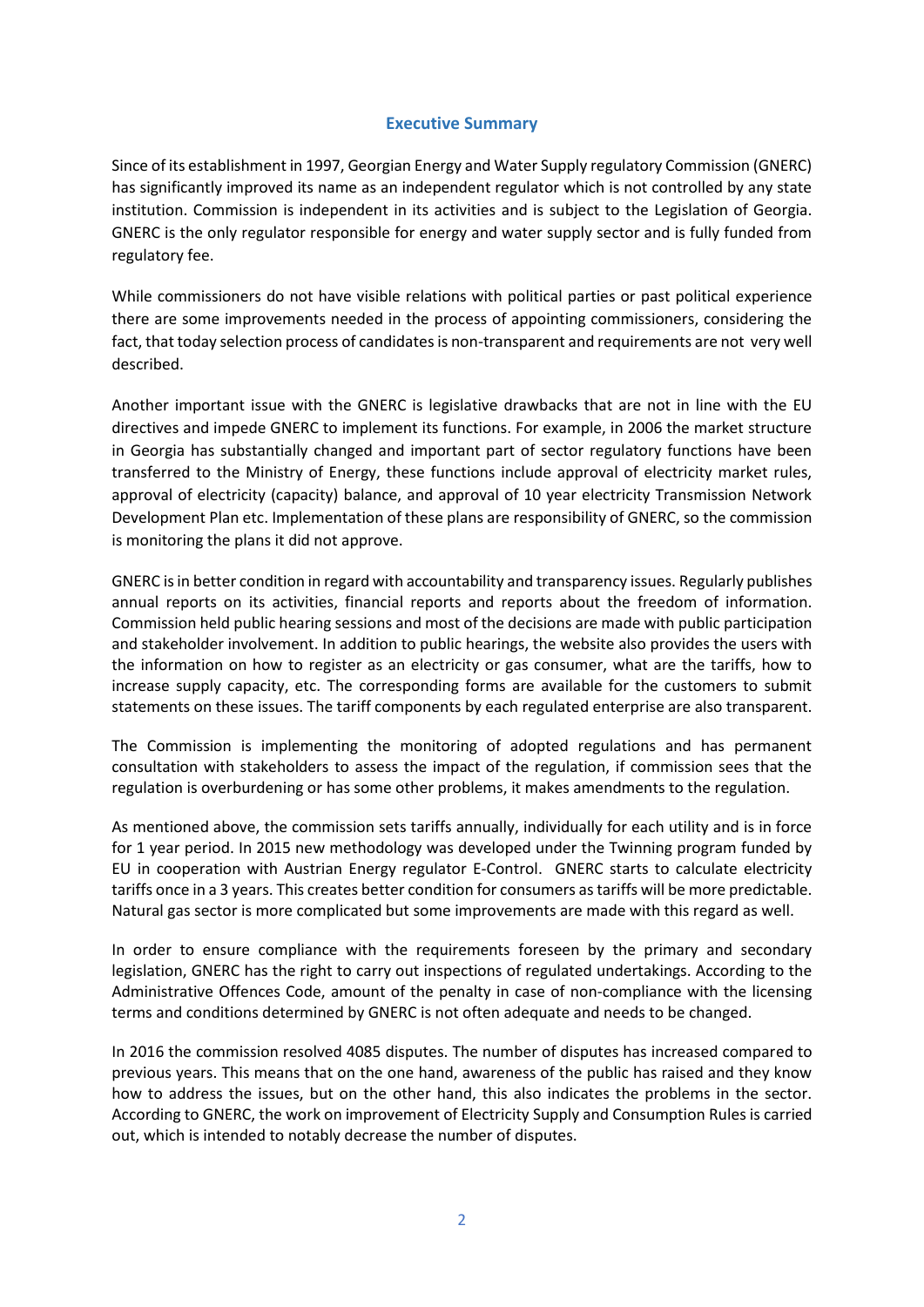# **Assessment Table - Scorecard**

<span id="page-3-0"></span>

| Georgia - Georgian National Energy and Water                     | 2016 2017 | In charge                               | <b>Improvement measures</b>                                                                                                                                                                                                                                    |                         |
|------------------------------------------------------------------|-----------|-----------------------------------------|----------------------------------------------------------------------------------------------------------------------------------------------------------------------------------------------------------------------------------------------------------------|-------------------------|
| <b>Supply Regulatory Commission (GNERC)</b><br><b>GOVERNANCE</b> |           |                                         |                                                                                                                                                                                                                                                                |                         |
| Independence                                                     |           | Parliament                              | Transfer the following functions to the GNERC from the Ministry of Energy: Approving the power and<br>gas market rules; Approving the 10 year power network and gas transmission infrastructure<br>development plans;                                          |                         |
| Budget and subordination                                         |           | <b>GNERC</b>                            |                                                                                                                                                                                                                                                                |                         |
| Changes in management                                            |           | President, Government<br>and Parliament | Clear and fair selection procedures, competences and criteria                                                                                                                                                                                                  |                         |
| Informal political pressures                                     |           | Parliament                              | Repeal the legislative amendment initiated by the Ministry of Energy                                                                                                                                                                                           |                         |
| Relation with the regulated sector                               |           | <b>GNERC</b>                            |                                                                                                                                                                                                                                                                |                         |
|                                                                  |           |                                         |                                                                                                                                                                                                                                                                |                         |
| Accountability                                                   |           |                                         |                                                                                                                                                                                                                                                                |                         |
| Reporting and confirmation/verification of management            |           | <b>GNERC</b>                            |                                                                                                                                                                                                                                                                |                         |
| Accountability to consumers, industry, public                    |           | Parliament                              |                                                                                                                                                                                                                                                                |                         |
| Financial and audit                                              |           | <b>GNERC</b>                            |                                                                                                                                                                                                                                                                |                         |
| Ethics and implementation of rules                               |           | <b>GNERC</b>                            | The regulator has to elaborate its own code of ethics, which must be applied in practice. GNERC<br>should strengthen its effort in monitoring and reporting the fulfillment of the requirements under the<br>Law on National Regulatory Authority (article 15) |                         |
| Transparency                                                     |           |                                         |                                                                                                                                                                                                                                                                |                         |
| Publishing decisions                                             |           | <b>GNERC</b>                            |                                                                                                                                                                                                                                                                |                         |
| Effective consultation                                           |           | <b>GNERC</b>                            |                                                                                                                                                                                                                                                                |                         |
| Responses on FOIA requests                                       |           | <b>GNERC</b>                            |                                                                                                                                                                                                                                                                |                         |
| Predictability                                                   |           |                                         |                                                                                                                                                                                                                                                                |                         |
| Consistency and motivation of regulations                        |           | <b>GNERC</b>                            |                                                                                                                                                                                                                                                                |                         |
| Adapting to environment                                          |           | <b>GNERC</b>                            |                                                                                                                                                                                                                                                                |                         |
| <b>SUBSTANCE</b>                                                 |           |                                         |                                                                                                                                                                                                                                                                |                         |
| <b>Tariffs and prices</b>                                        |           |                                         | Reapl the Decree #69 of the Minister on Deregulation and Partial Deregulation of Natural Gas Supply<br>Activity, and tariffs for all household consumers shall be set by GNERC.                                                                                |                         |
| Economically efficient                                           |           | <b>GNERC</b>                            | Gas tariff methodology needs improvement                                                                                                                                                                                                                       | Unsatisfactory          |
| Periodic reassessments                                           |           | <b>GNERC</b>                            |                                                                                                                                                                                                                                                                | Moderately satisfactory |
| Monitoring markets, granting licenses                            |           |                                         |                                                                                                                                                                                                                                                                | Good<br>Good practice   |
| Capacity to penalize breaches of regulation                      |           | <b>GNERC</b>                            |                                                                                                                                                                                                                                                                | N/A or no data          |
| Transparent criteria to grant / withdraw licenses                |           | <b>GNERC</b>                            | Effective and fair penalties                                                                                                                                                                                                                                   |                         |
| Consumer protection, management of complaints                    |           | GNERC/Energy<br>Ombudsman               |                                                                                                                                                                                                                                                                |                         |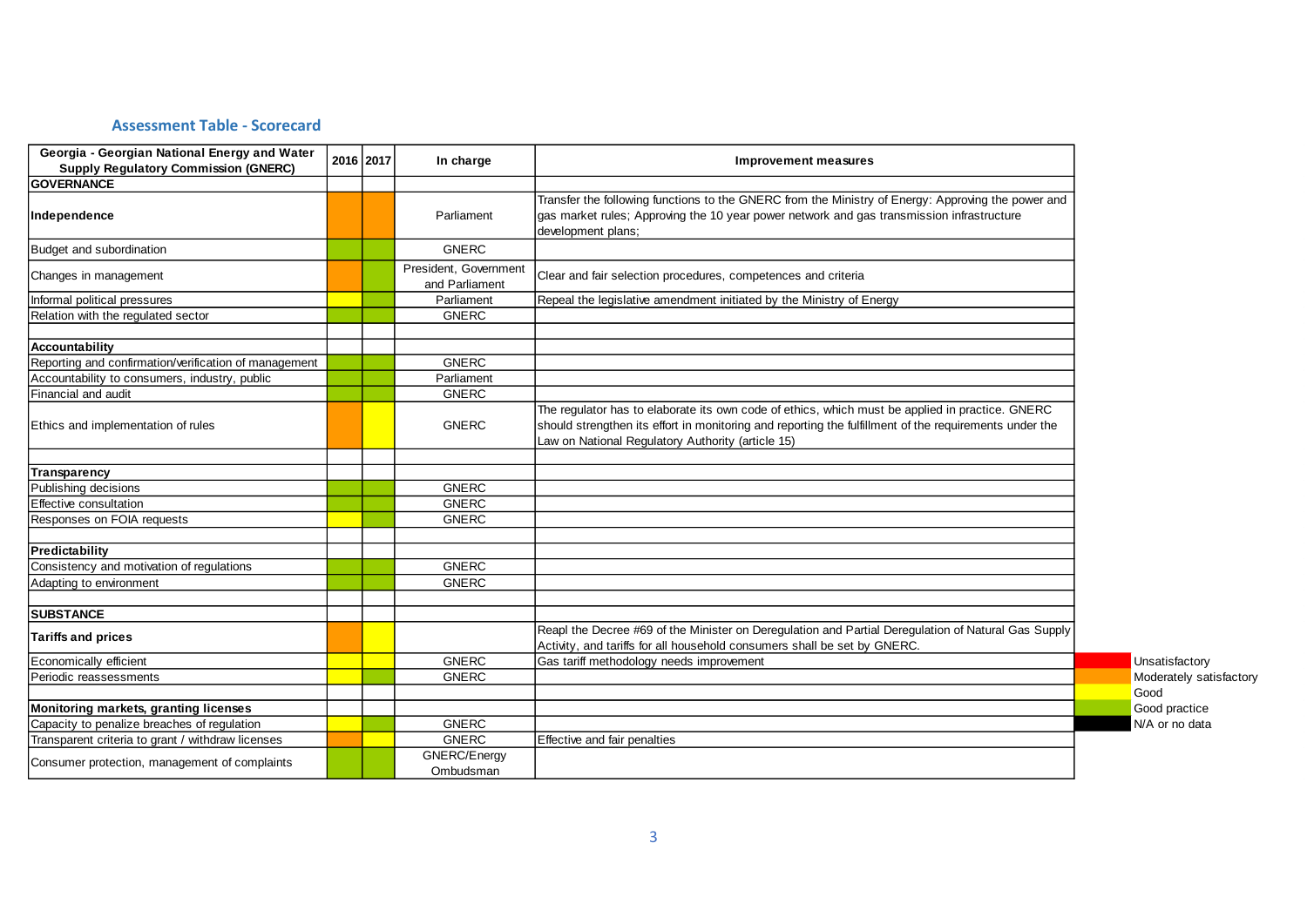#### <span id="page-4-0"></span>**GOVERNANCE**

#### <span id="page-4-1"></span>**Independence**

Georgian National Energy and Water Supply Regulatory Commission (GNERC) was established as an independent regulator under the law "on Electricity" adopted by the Parliament of Georgia, on June 27, 1997. The first members of the Commission were assigned by the Decree of the President of Georgia on August 8, 1997. The Commission has been regulating electricity sector since 1997 and gas sector since 1999 based on the law on Electricity and Natural Gas. Status of GNERC as an independent regulatory authority is also guaranteed by the law on Independent National Regulatory Authorities, which was passed by the parliament in 2002.

#### <span id="page-4-2"></span>Budget and subordination

Today GNERC's authority applies to the companies in the electricity, natural gas, and water supply sectors. The authority itself is defined by the Law on Electricity and Natural Gas, and the Law on Independent National Regulatory Authorities. According to these legal acts, the Commission is a Legal Entity of Public Law with special capacity, which is not controlled by any state institution. The Commission is independent in its activities and is subject to the Legislation of Georgia. The main source of funding of the Commission is a regulatory fee, which is associated with the public and independent exercise of regulatory functions in the sectors under its jurisdiction, according to the legislation of Georgia. The Commission can also be funded from the state budget and can receive grants. However, no state funding has been recorded in any form of the state budget.

The Commission is completely separated legally from other regulatory bodies (Georgian National Communications Commission and Competition Agency) and does not cover their activities. However, there are some legislative drawbacks that are not in line with the EU directives and impede GNERC to implement its functions. For example, in 2006 the market structure in Georgia has substantially changed and important part of sector regulatory functions have been transferred to the Ministry of Energy (approval of electricity market rules, right of deregulations, approval of electricity (capacity) balance etc). In 2013, the Transmission System Operator and the Ministry of Energy were identified as responsible bodies for developing and approving the electricity Transmission Network Development Plan, while, market monitoring and monitoring of the ten year plan are being implemented by the GNERC.

#### <span id="page-4-3"></span>Changes in management

According to the commission charter and the law on electricity and natural gas the commission consists of 5 members. The candidates are nominated by the president agreed with the government and presented to the parliament which approves them for 6 year term. The commission has a chairman and an executive director (not a member of the commission).

After assigning the authority for water regulation, the number of commissioners was increased to 5 instead of 3. However over a number of years, the commission was understaffed and the seats of two additional commissioners remained vacant. Earlier in 2015, the Government has rejected the president's nominees twice. The commission with 2 acting members is not authorized to make decisions, on 6 October 2015 the mandate of one of the three members of the commission expired, and the new commissioner was not appointed until 27 October 2015, GNERC was unable to adopt any decision for over 20 days.

The reasons and consequences of commission being represented by 3 members is unclear. Either the commissioners were overloaded or could not implement the regulatory functions in all sectors fully. Some analysis and lessons learned need to be conducted to clarify the issue.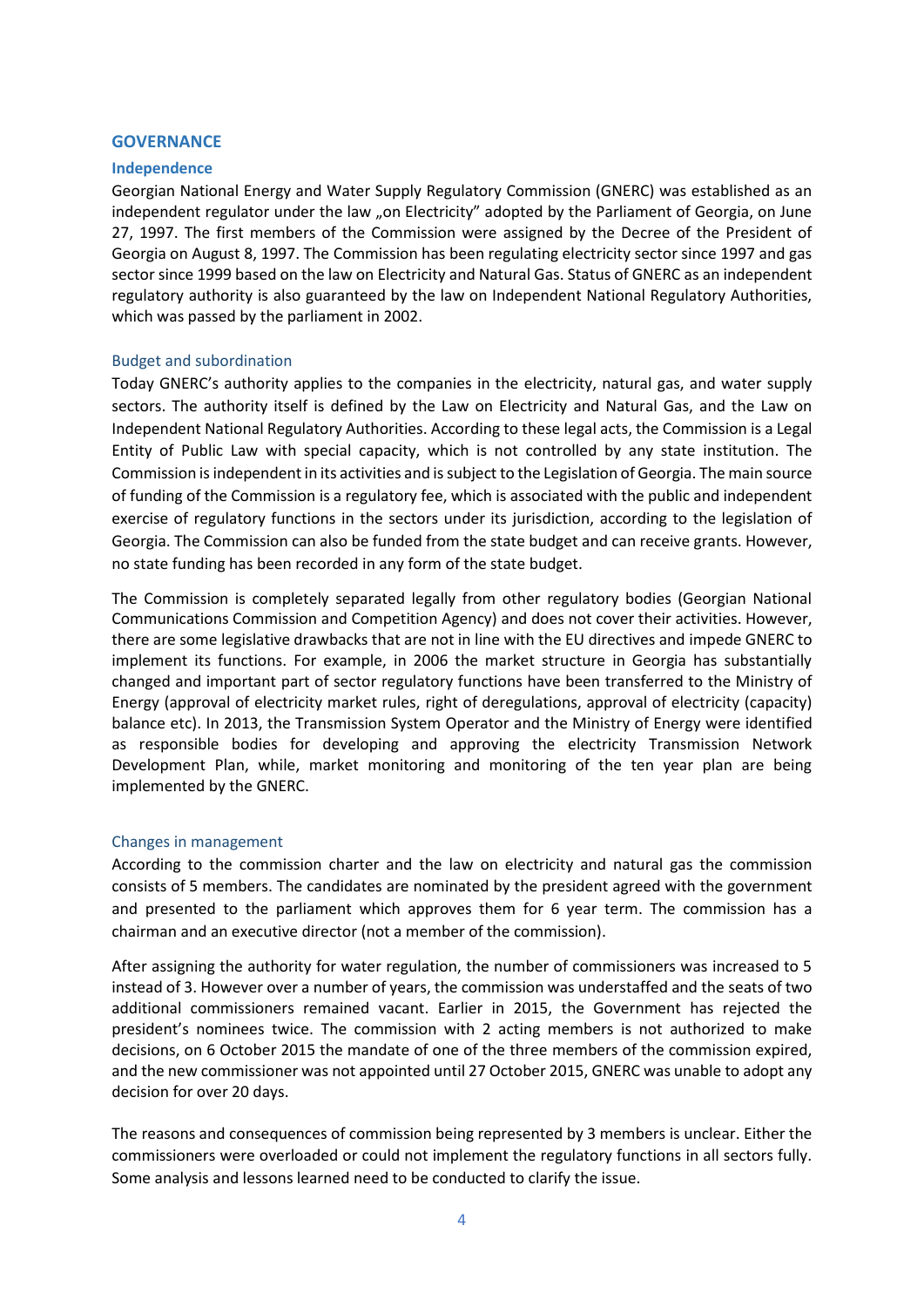The selection criteria for potential commissioners are limited to the mandatory requirements listed in the Law on Electricity and Natural Gas, according to which a candidate must be a citizen of Georgia with higher education and sufficient qualification and experience to carry out the tasks foreseen by the law. The requirements are broad and not elaborated any further. In addition, there is no legal requirement to publicly announce the vacancy for the position of a commissioner, and no such announcement is made in praxis. There is no legal requirement for transparency in the selection. A commissioner may be re-elected for another six-year term. The number of re-elections is not limited, which is not in line with the acquis. Furthermore, the law ensures that the end dates of the commissioners' term continue to be different by requiring that if a position of a commissioner becomes vacant prior to expiration of the term, a new commissioner should be elected for the remainder of the term.<sup>1</sup>

Today the commissioners do not have visible relations with political parties or past political experience which is significant step forward considering the fact, that in previous period, the commissioners have been appointed due to their political loyalty and affiliation.

# <span id="page-5-0"></span>Informal political pressures

As mentioned above, GNERC is independent in its decisions and apparently does not get instructions from the Government or the Ministry of Energy, but GNERC shares certain competences of national regulatory authorities foreseen by the acquis with the Ministry of Energy. The ministry is responsible for approval of electricity and natural gas balances. Furthermore, the Law on Electricity and Natural Gas confers the right to approve market rules to the Ministry of Energy both in the electricity and natural gas sectors. The market rules are the main document regulating wholesale markets and various issues related to their functioning, including congestion management, balancing and capacity allocation for cross-border transmission lines<sup>2</sup>.

During the pre-election period in 2012, the main opposition party (Georgian Dream) promised to cut down the electricity and gas tariffs in half. After winning in elections the party said that halving the tariffs was unrealistic<sup>3</sup>, but in January 2013, the GNERC reduced the tariff by 0.035 GEL for the residential customers consuming less than 300 kWh/month, and by 0.027 GEL for those consuming more than 300 kWh/month based on the Memoranda of Understanding (MoU) between the Government of Georgia and energy companies<sup>4</sup>, for legal entities, the tariff has remained the same<sup>5</sup>.

# <span id="page-5-1"></span>Relation with the regulated sector

According to the law on Independent National Regulatory Authorities, the commissioners and members of their family, as well as staff members of the regulator shall not have any direct or indirect economic interest in the license holder, or to hold any position in a licensed company, also commissioner and the staff member does not have the right to receive a gift from a person or organization, on which the powers of the national regulatory authority extends, or to benefit from the same person's or organization's preferential or free services, except in cases where the service is publicly available (Article 15).

<sup>1</sup> Energy governance in Georgia – Report of Compliance with the Energy Community Aquis, Energy Community Secretariat, July 2017

<sup>&</sup>lt;sup>2</sup> Energy governance in Georgia – Report of Compliance with the Energy Community Aquis, Energy Community Secretariat, July 2017

<sup>3</sup> <https://goo.gl/6XxZ26>

<sup>4</sup> [http://gnerc.org/uploads/dad2013/dadgenileba\\_3.pdf](http://gnerc.org/uploads/dad2013/dadgenileba_3.pdf)

<sup>5</sup>[http://factcheck.ge/article/irakli-gharibashvili-3-tslis-tsin-tariphis-shemtsirebith-daizoga-chveni-mosakhleobis-](http://factcheck.ge/article/irakli-gharibashvili-3-tslis-tsin-tariphis-shemtsirebith-daizoga-chveni-mosakhleobis-daakhloebith-150-mln-laramde-thankha-es-aris-is-thankha-rasats-mosakhleoba-zedmetad-ikhdida-tslebis-ganmavlobashi/)

[daakhloebith-150-mln-laramde-thankha-es-aris-is-thankha-rasats-mosakhleoba-zedmetad-ikhdida-tslebis-ganmavlobashi/](http://factcheck.ge/article/irakli-gharibashvili-3-tslis-tsin-tariphis-shemtsirebith-daizoga-chveni-mosakhleobis-daakhloebith-150-mln-laramde-thankha-es-aris-is-thankha-rasats-mosakhleoba-zedmetad-ikhdida-tslebis-ganmavlobashi/)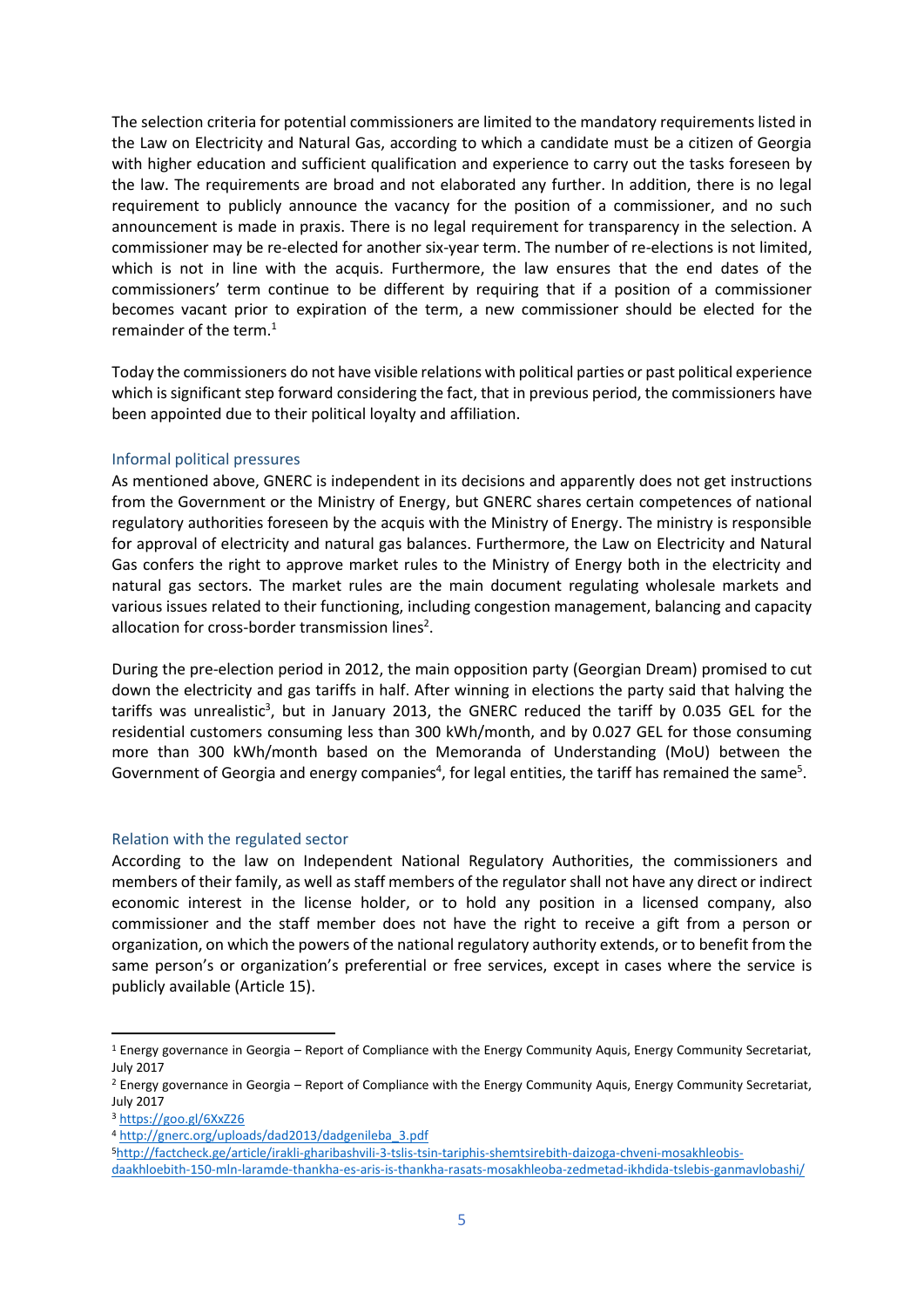#### <span id="page-6-0"></span>**Accountability**

#### <span id="page-6-1"></span>Reporting and confirmation/verification of management

The law of Georgia on Electricity and Natural Gas defines accountability requirements of the commission, according to which, the Commission shall prepare the annual activity report and present it to the President of Georgia, Georgian Parliament and the Ministry of Energy. The report has to be accessible to the general public until April  $1<sup>st</sup>$ . (article 21). The Commission shall also prepare and publish an annual financial report reflecting amounts of the regulatory fee received and the Commission's expenses during the year, as well as the loans taken during the year and other funds used by the Commission. The Commission shall ensure the promulgation of its financial report (Article 20).

The GNERC regularly publishes annual reports according to the law. The content of the annual report is improving gradually, for example, 2016 report provides the detailed description of electricity and gas markets as well as vast information on ongoing and planned activities in the regulated sectors. The report also contains the information on dispute settlements, international relations, publicity of information, budget expenses etc.

The Commission provides consumers with detailed instructions on network access, capacity increase, payment of accrued fees and other rules on electricity and gas sector.

#### <span id="page-6-2"></span>Accountability to consumers, industry, public

The GNERC shall be fully compliant to the freedom of information requested by Article 49 of Chapter III of the General Administrative Code of Georgia. The Commission is obliged to issue the requested information immediately or within 10 days.

Communication with the public was one of the main priorities of the Commission during 2016. The aim of the Commission is to inform timely all interested individuals, organizations and media outlets on important ongoing issues, it concerns the various activities implemented by the Commission as well as the protection of consumer rights in electricity and natural gas sectors.

#### <span id="page-6-3"></span>Financial and audit

According to the article 5 of the Charter of GNERC, the main source of the Commission's Budget is regulatory fee paid by regulated entities. The Commission can also be funded from the state budget and can receive grants.

Regulatory fee shall be transferred to the bank account of the Commission. The Commission exclusively manages funds in the bank account. Unused funds will be transferred to the account of the following year, with a corresponding reduction of the regulatory fee for that year. If necessary, the Commission is allowed to take a loan. Payment of such a loan and accrued interest is made from the regulatory fees.

As mentioned above, According to the law of Georgia on Electricity and Natural Gas, The Commission shall also prepare and publish a financial report of the past year reflecting the amounts of regulatory fee placed on the Commission's account and the Commission's expenses from this account during the year, as well as the loans taken during the year and other funds used by the Commission. Control over the fiscal activities of the Commission shall be exercised by the competent authorities in accordance with the Georgian legislation in force, including by an independent auditor selected based on open tender by the Commission.

The commission does not publish financial report as a separate document, but in the annual report a special chapter is dedicated to the budget and its performance parameters. This chapter has been improved in comparison with previous reports and includes information on revenues by sectors (annually and quarterly) and expenses by different parameters, including: Purchase of goods, services,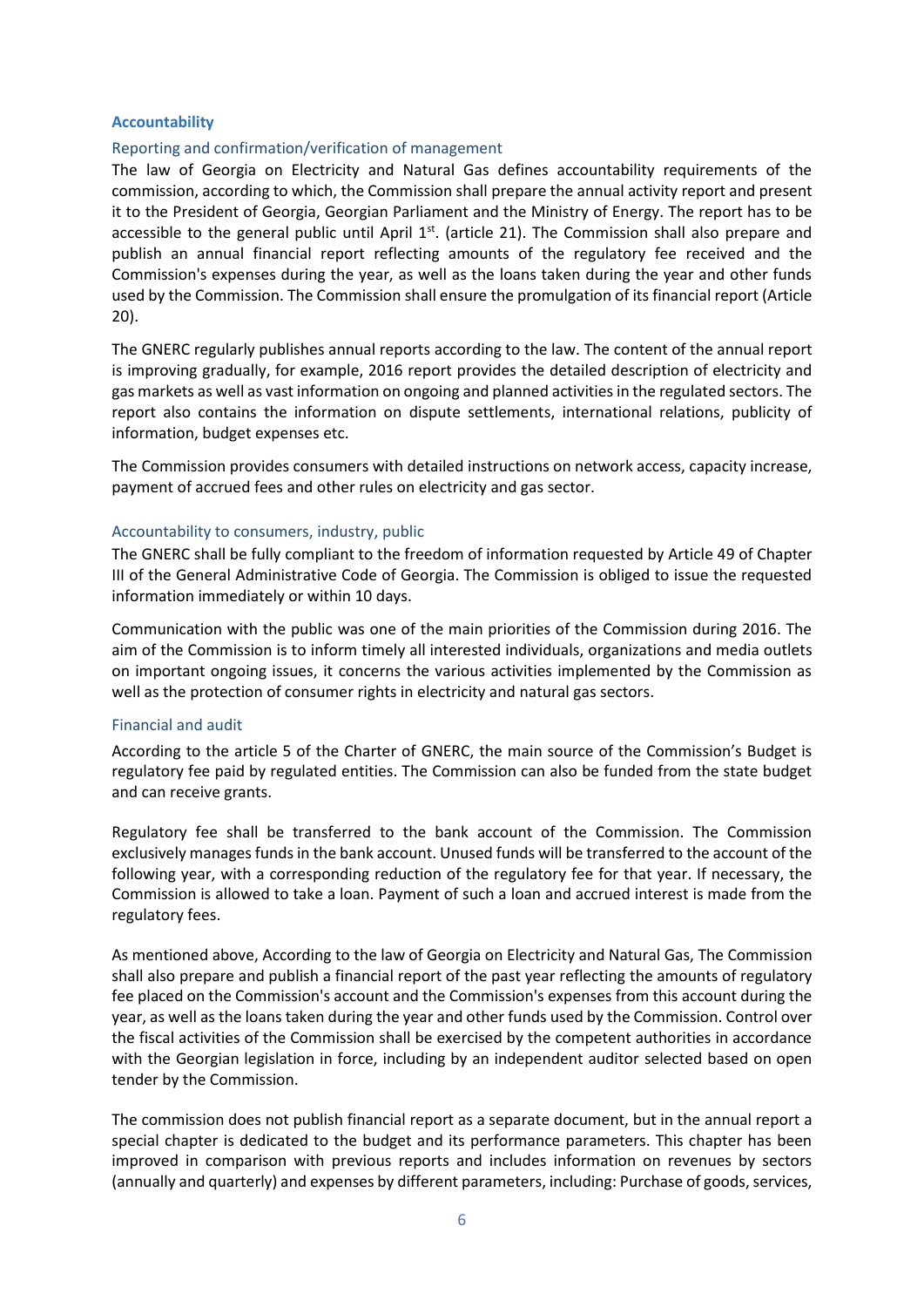insurance, membership fees, salaries, business trip, etc. The report also shows the dynamics of expenditures over the previous years, and explains the reasons for the incompatibility of the existing budget with the planned budget.

In 2014 GNERC started publishing independent auditor's reports. During the last 3 years, audit has been carried out by the same audit company, according to which, the financial statements fairly reflect the financial situation of the GNERC. The audit company is being selected based on the tender. Information on procurement and tenders is available on the website of the Commission. The tender is announced electronically.

# <span id="page-7-0"></span>Ethics and implementation of rules

**.** 

Existence and public availability of the Code of Ethics is important for the credibility of the Commission. It is necessary that the Commission members and staff are guided in accordance with the predefined instructions when it comes to the decisions, potential conflict of interests and etc. It is important that the regulator describes and analyzes these issues in a very detailed and transparent manner.

In the case of GNERC, the ethical norms are defined in the Law on National Regulatory Authority (article 15) which indicates the information about the inappropriate behavior of the commission members and staff (Membership of political organizations, holding shares in regulated companies, receiving gifts from license holders etc.)

On April 8, 2003, the Georgian National Energy Regulatory Commission approved the "Rules of Professional and Ethical Behavior of Commission members and employees", which further clarifies the issues related to the behavior of commission members and employees.

In 2015 Transparency International (TI) Georgia was studying whether GNERC has department responsible for investigating conflict of interest of its employees, TI requested the information on violation of norms of ethics determined by article 15 of the law in 2010-2015.

The commission responded, that the law does not require it to set up a department responsible for investigating conflict of interests among its employees. The commission reported, that in 2010-2015 there were no cases or attempts of improper influence or illegal interference, and no violation of ethic norms. Therefore, during the same period, none of the decisions made by the GNERC have been overturned due to the improper influence or illegal interference.

Despite this response from the commission, several non-governmental organizations have raised questions about conflict of interests within GNERC.<sup>6</sup>

There was no change in this regard in the Commission. The Commission does not have the Code of Ethics and is guided by the requirements set by the law, but there is no Committee or a separate group that will monitor the fulfillment of these requirements.

<sup>6</sup> <http://www.transparency.ge/en/post/report/implementing-georgia-s-anti-corruption-laws-practice-remains-problem>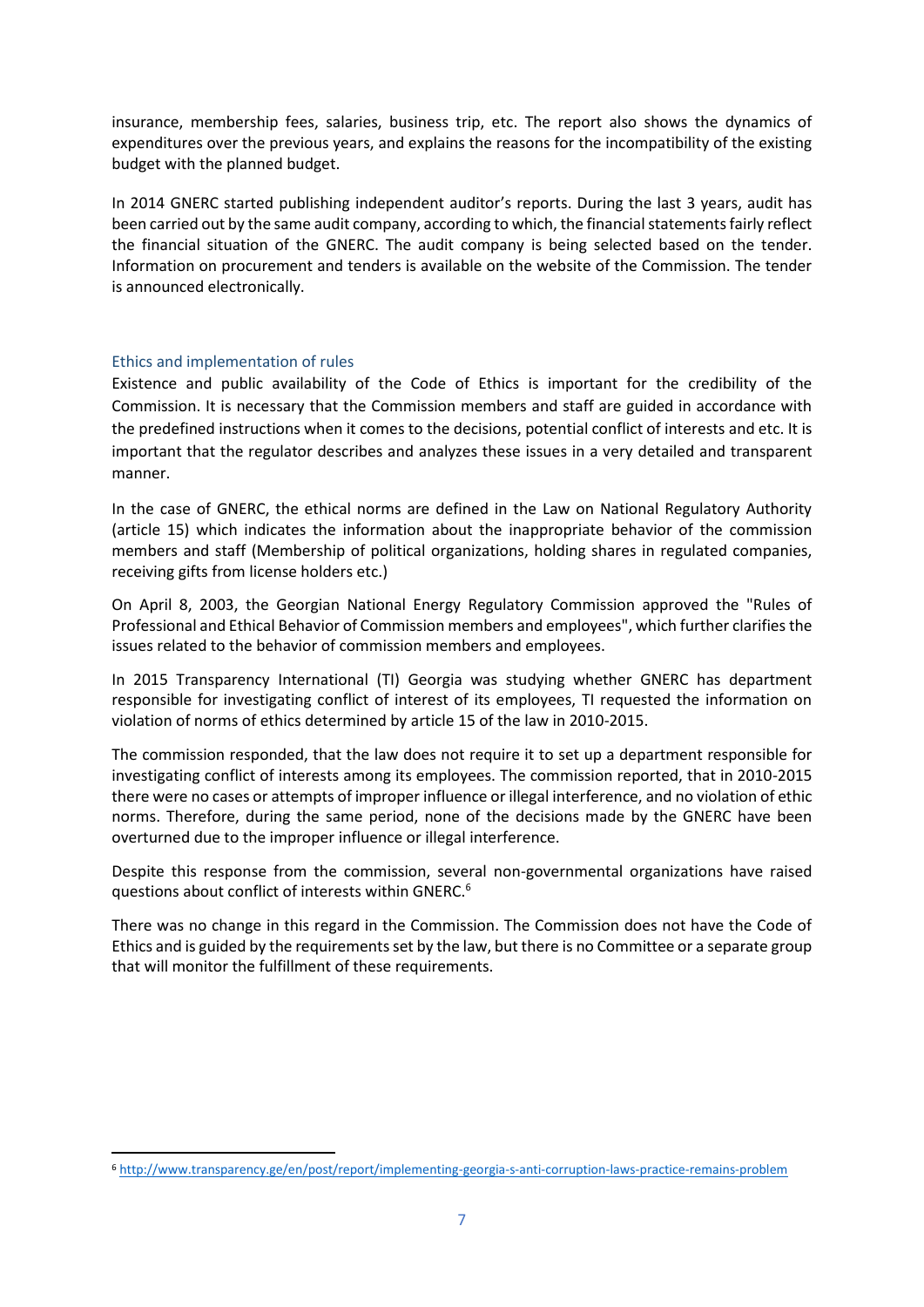#### <span id="page-8-0"></span>**Transparency**

#### <span id="page-8-1"></span>Publishing of Decisions

In terms of transparency of GNERC, the rule of publication of decisions and the public hearings shall be noted. On the website of the Commission there are separate sections for public hearings and public information, which provide detailed information about the decisions made or about planned activities. Once a week (on Thursday) The Commission holds Public Hearing sessions. The agenda is published on the [www.gnerc.org](http://www.gnerc.org/) 7 days before the hearing. The Commission's sessions are open to the public and any interested person may attend.

In addition to public hearings, the website also provides the users with the information on how to register as an electricity or gas consumer, what are the tariffs, how to increase supply capacity, etc. The corresponding forms are available for the customers to submit statements on these issues. The tariff components by each regulated enterprise are also transparent.

#### <span id="page-8-2"></span>Effective consultation

According to the Article 12 of the law of Georgia on Electricity and Natural Gas all resolutions and decisions, orders, records, and other documents of the Commission shall be accessible for public examination. However, until a specific decisions are made, the Commission is actively consulting with both license holders and other contracting parties, as well as other stakeholders. According to the Article 16 of the same law, Rules for meeting of the Commissioners and staff employees with stakeholders shall be established by the Commission. Pursuant to these rules, a Commissioner shall notify in writing and in advance the stakeholders of such consultations and provide them with an opportunity to take part in the consultations.

At present, involvement of stakeholders and consultations in the decision-making process is an accepted practice, the commission discusses the issues publicly as well as with smaller groups of experts and stakeholders. There is a special timeframe for interested parties to comment on draft regulations created by the commission and the final decisions are also published online.

Decisions may be appealed to the court, but considering the engagement and consultations in the decision-making process, such practice is quite rare.

#### <span id="page-8-3"></span>Responses to FOIA requests

Every year GNERC publishes a report on issuing public information, the report describes what kind of information was requested from the commission and whether the requirements were fully satisfied or not. Most requested information is fully satisfied, several requests are satisfied partly and in this case the reasons are explained. There are only a few cases when the Commission refused to give the information and in this case the reasons were explained.

In 2013 the Institute for Development of Freedom of Information (IDFI) was requesting an information from GNERC on Employees' payment and bonuses. The Commission did not issue this information arguing that GNERC is an independent body, not financed from the state budget and thus is not obliged to provide an information on Employee salaries and that this information is confidential. IDFI appealed this decision to the court but the court did not satisfy the complaint, explaining, that according to Georgian legislation, GNERC employees (except for the members of the Commission and the Public Defender of Consumers' Interests) are not public servants who are obliged to present their income and asset declarations. The inquiry would possibly result in disclosure of their financial data,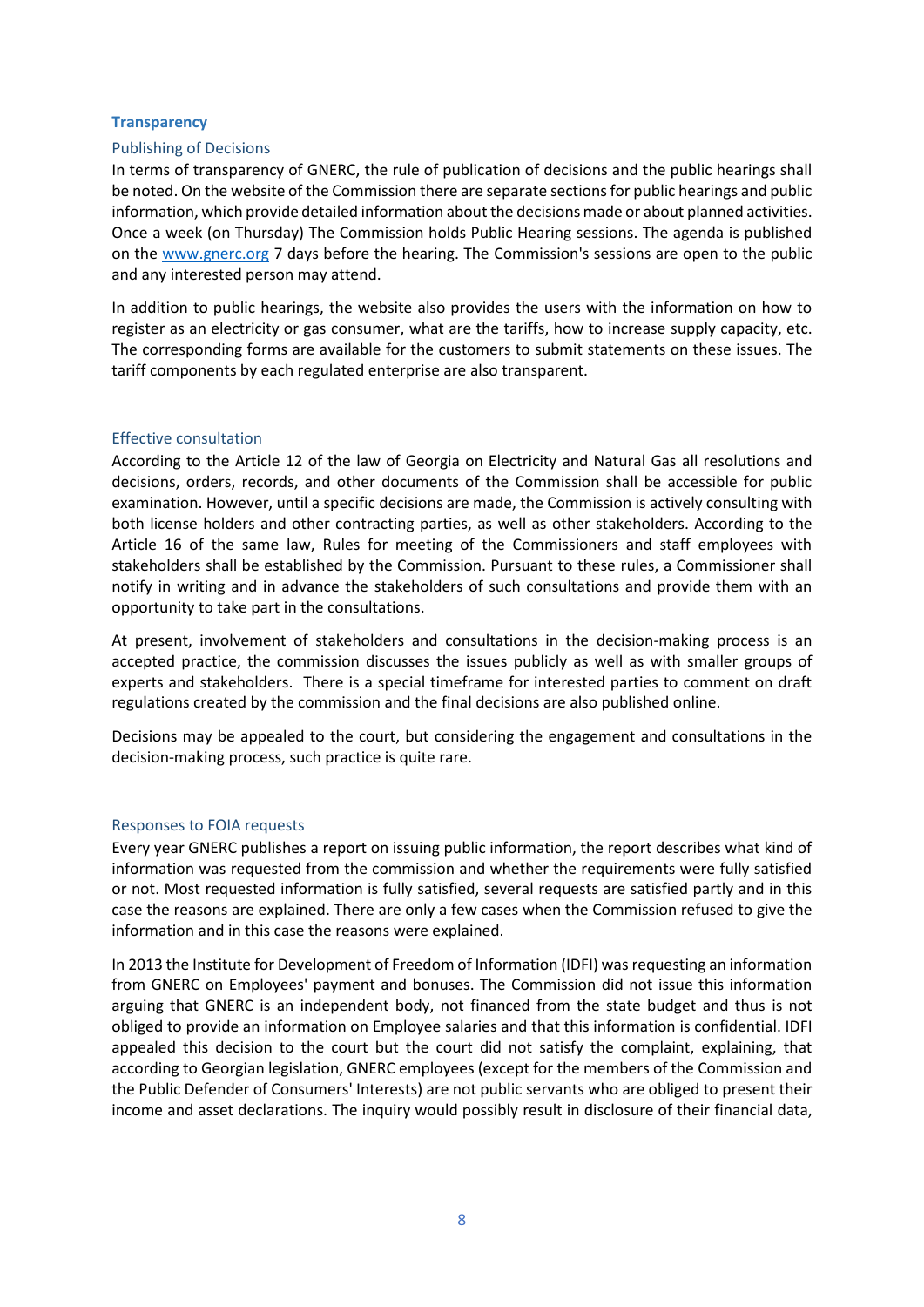which is not rightful without the consent of these persons. IDFI on the other hand was arguing, that this information should have been public and it would not disclose the personal information.<sup>7</sup>

Situation has improved since 2013. In 2015 IDFI gave a Special Award to the Commission for ensuring availability of public information. In IFDI report concerning the status of freedom of information in Georgia in 2010-2015 years, it was noted that GNERC made the best progress in regard of information availability indicators.

# <span id="page-9-0"></span>**Predictability**

# <span id="page-9-1"></span>Consistency and motivation of regulations

It is crucial that regulations are precisely defined, which will make the regulator's activity predictable. For the full implementation of the Commission's work, it is also necessary to review the tariffs regularly and make changes if necessary.

Legal basis for the commission in calculating electricity tariffs for regulated utilities operation in the electricity sector is "Tariff Setting Methodology for Electricity Distribution, Pass Through and Consumption Tariffs" and "Tariff Setting Methodology for Electricity Generation, Dispatch and Market Operator Service" approved under the resolution #14 of the Commission of July 30, 2014 "On Electricity Tariff Setting". According to these regulations, the Commission sets tariffs annually for a particular enterprises, this also refers to gas tariffs.

However, if required, the Commission reviews the tariffs in the course of the year, For example, in 2015, one of the distributor's companies requested the Commission to revise the tariff in the middle of the year due to a significant change in the national currency exchange rate, The Commission did not wait until the end of the year and started the revision process. Such a flexible system allows to adapt to a changing environment.

# <span id="page-9-2"></span>Adapting to the environment

The Commission is implementing the monitoring of adopted regulations and has permanent consultation with stakeholders to assess the impact of the regulation, if commission sees that the regulation is overburdening or has some other problems, it makes amendments to the regulation.

In 2014, under the EU funded Twinning project ""Strengthening capacities of the Georgian National Energy and Water Supply Regulatory Commission (GNERC) in updating incentive based electricity tariff methodology" significantly increased the knowledge and skills of GNERC management and its staff in the electricity sector regulation with specific reference to incentive based electricity tariffs, benchmarking, data monitoring and management and quality of service regulation in line with the EU Energy Acquis and best practices. The project was implemented by E-Control, the Austrian energy regulatory authority.

In 2016 GNERC introduced the amendments related to micro generation power plants (net metering) to the primary and secondary legislation in order to support the development of renewable energy sources, enabling retail consumer to generate electricity for own consumption and deliver excess electricity on a bus bar and get the relevant fee in return.

<sup>7</sup> <https://idfi.ge/ge/news-86>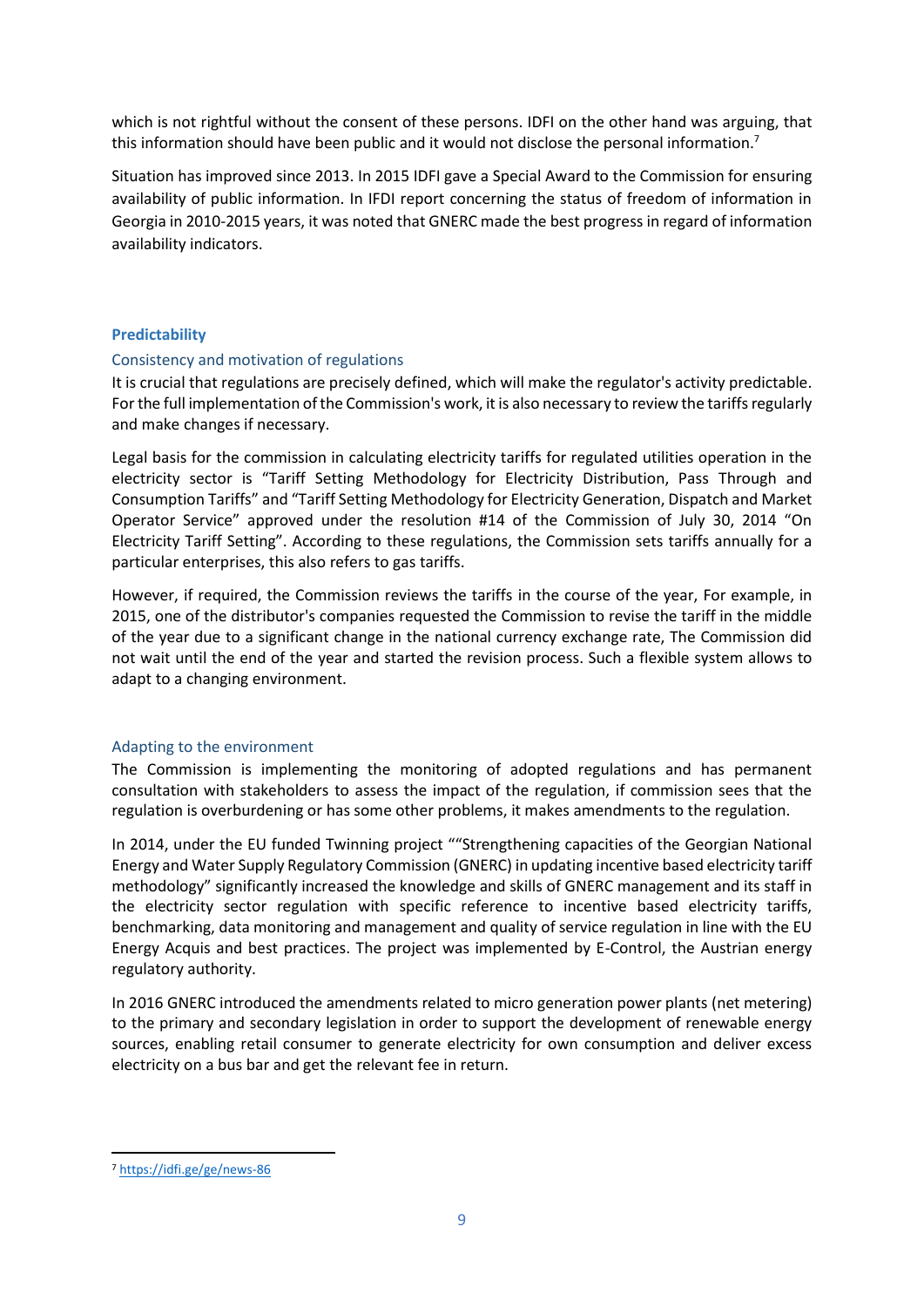#### <span id="page-10-0"></span>Relations with international organizations

In 2017 GNERC became a member of [Energy Regulators Regional Association](https://fr-fr.facebook.com/pages/Energy-Regulators-Regional-Association-ERRA/352797094737940?hc_location=timeline) (ERRA). ERRA is a voluntary organization comprising of independent energy regulatory bodies primarily from Europe, Asia, Africa, Middle East and the United States of America. The Association's main objective is to increase exchange of information and experience among its members and to expand access to energy regulatory experience around the world.<sup>8</sup>

The international organizations play important role in the improvement of quality of regulation. The USAID and the NARUC significantly contribute to the process of carrying out the Commission's functions. Cooperation with International Water Association (IWA) and Network of European Service Regulators (WAREG) is also of special importance for GNERC.

# <span id="page-10-1"></span>**SUBSTANCE**

# <span id="page-10-2"></span>**Tariffs and prices**

# <span id="page-10-3"></span>Economically efficient

The basis for calculation of tariffs is the Law of Georgia on Electricity and Natural Gas and the Tariff Calculation Methodologies approved by the Commission.

# **Electricity**

The commission sets tariff for 2 distribution, 8 generation (including 4 thermal power plant) 2 transmission and 1 dispatch licensees. Tariff setting based on new methodology is in accordance with the international practice of incentive regulation (marginal price regulation) principles, which stimulates increase of the efficiency of the utilities. The main principals for tariffs calculation are as follows:

- protect consumers from the monopolistic prices;
- stimulate utility to increase its efficiency via optimization of its costs with the requirement not to decrease quality of service standards and technical conditions of the utility;
- support the increase of the utility's' returns by means of increased operational and management efficiency;
- support the stable and reliable functioning of the utility;
- ensure that tariffs are transparent, stable and fair for the utility;
- reflect the state policy with regard to discount tariffs, provided that none of the consumer categories shall receive a discount tariff subsidized by licensee, importer, market operator or any other category;
- reflect different costs between the different consumer categories;
- Cover costs of the utility with funds received from each consumer category in proportion to costs incurred for servicing this consumer category<sup>9</sup>.

As mentioned above, the commission sets tariffs annually, individually for each utility and is in force for 1 year period. In 2015 new methodology was developed under the Twinning program funded by EU in cooperation with Austrian Energy regulator E-Control.

A three-step electricity tariff scheme is in force in Georgia to promote energy efficiency and to protect vulnerable consumers. The rates depend on how much electricity is consumed by customers per month. The consumers who use more electricity will pay the electricity bill with high tariff. The first-

<sup>8</sup> <http://gnerc.org/ge/siakhleebi/11428/11428>

<sup>&</sup>lt;sup>9</sup> GNERC Resolution N14 on approving Electricity Tariff Calculation Methodologies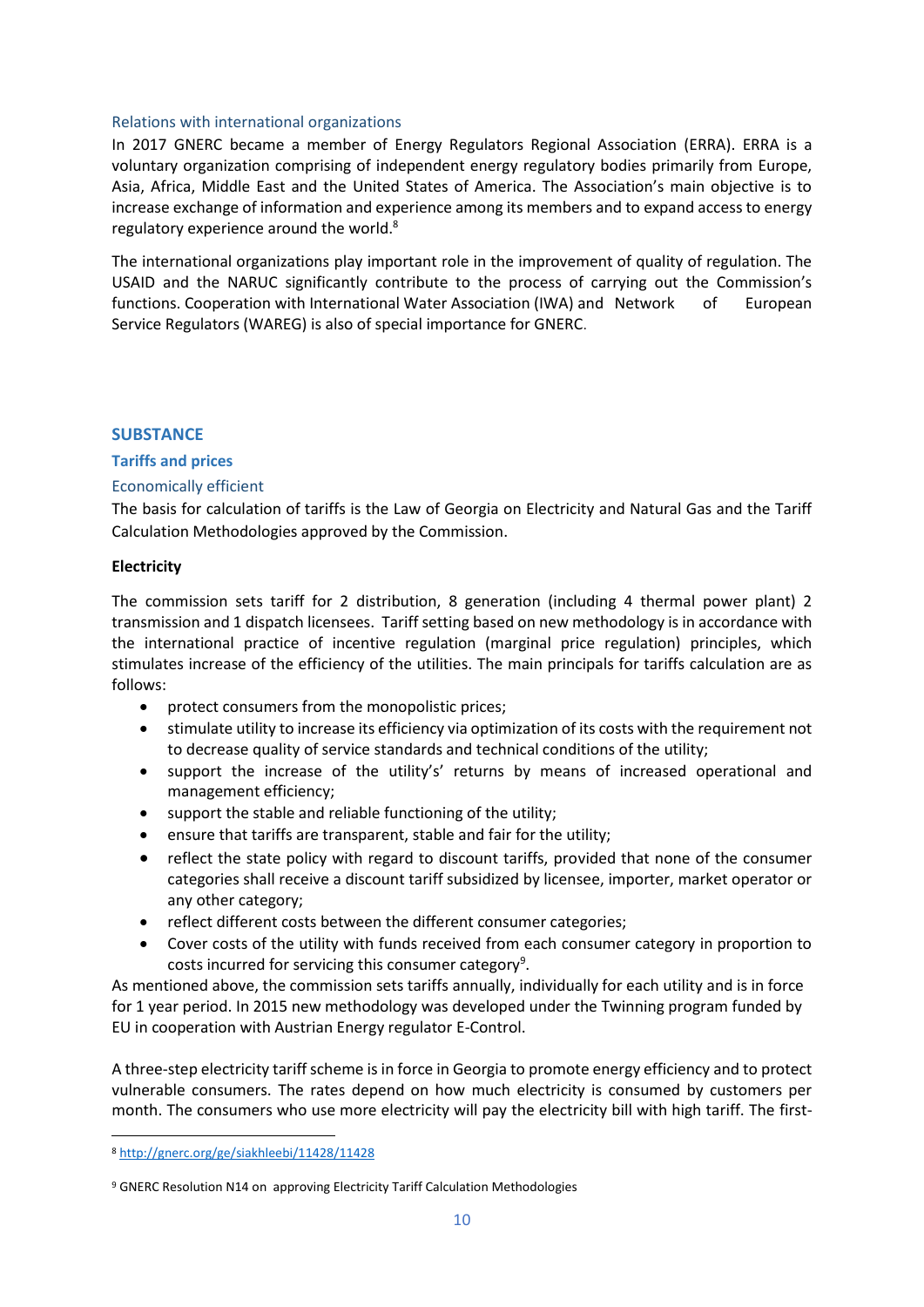step tariff applies to households which consume less than 101 kWh electricity per month, the secondstep tariff, applying to customers who consume between 101 and 301 kWh electricity and the thirdstep tariff, applying to customers who consume more than 301 kWh of electricity per month.

# **Natural gas**

Transportation and distribution of natural gas represent natural monopolies and this network activity is subject to tariff regulation by the commission. GNERC sets natural gas supply, pass though and consumption tariffs for residential customers, were gasified before 1 August, 2008. Natural gas supply tariff for the rest of residential customers is deregulated according to the Decree #69 of the Minister on Deregulation and Partial Deregulation of Natural Gas Supply Activity. As of 2015, 78,2% of the total amount of gas supplied to household customers were supplied under the tariff set by GNERC, whereas the rest represented the deregulated segment. The decree #69 represents another barrier for GNERC to implement its function effectively. Natural gas supply tariffs for non-household customers are deregulated and are 50-55% higher than regulated residential tariffs. According to the statement of the deputy minister of energy, the "deregulation order" is on the abolition stage, there are some formal procedures to accomplish, after which the Decree #69 of the Minister of Energy on Deregulation and Partial Deregulation of Natural Gas Supply Activity will no longer be in force. <sup>10</sup>

According to the Tariff Setting Methodology for Natural Gas, the tariff setting is in accordance with the "Cost Plus" regulation principle which stimulates the stable functioning of the utility, recovery of reasonable costs and gain fair profit. Compared to electricity tariff methodology, there is not used incentive based tariff methodology in gas sector, however the commission is working on this issue and gas tariffs will also be incentive based.

This Methodology and the tariffs set on its bases

- Protect consumers from the monopolistic prices;
- support the stable and reliable functioning of the company;
- ensure that tariffs are transparent, stable and fair for the companies;
- reflect different service costs between the customer categories;
- Cover costs of the company with funds received from each customer category in proportion to costs incurred for servicing this customer category.

In 2017, for the first time GNERC calculated the tariff based on new methodology for gas transportation, distribution and supply for regulated segment.

# <span id="page-11-0"></span>Periodic reassessments

**.** 

The commission sets tariffs annually, individually for each utility and is in force for 1 year period but in case of necessity commission may review the tariffs by the end of the year on the basis of the Licensee's application. GNERC plans to review electricity tariffs once in a three year.

<sup>10</sup> <http://www.bm.ge/ka/article/bunebrivi-gazis-axali-tarifebi-deregulirebul-abonentebzec-gavrceldeba/13273>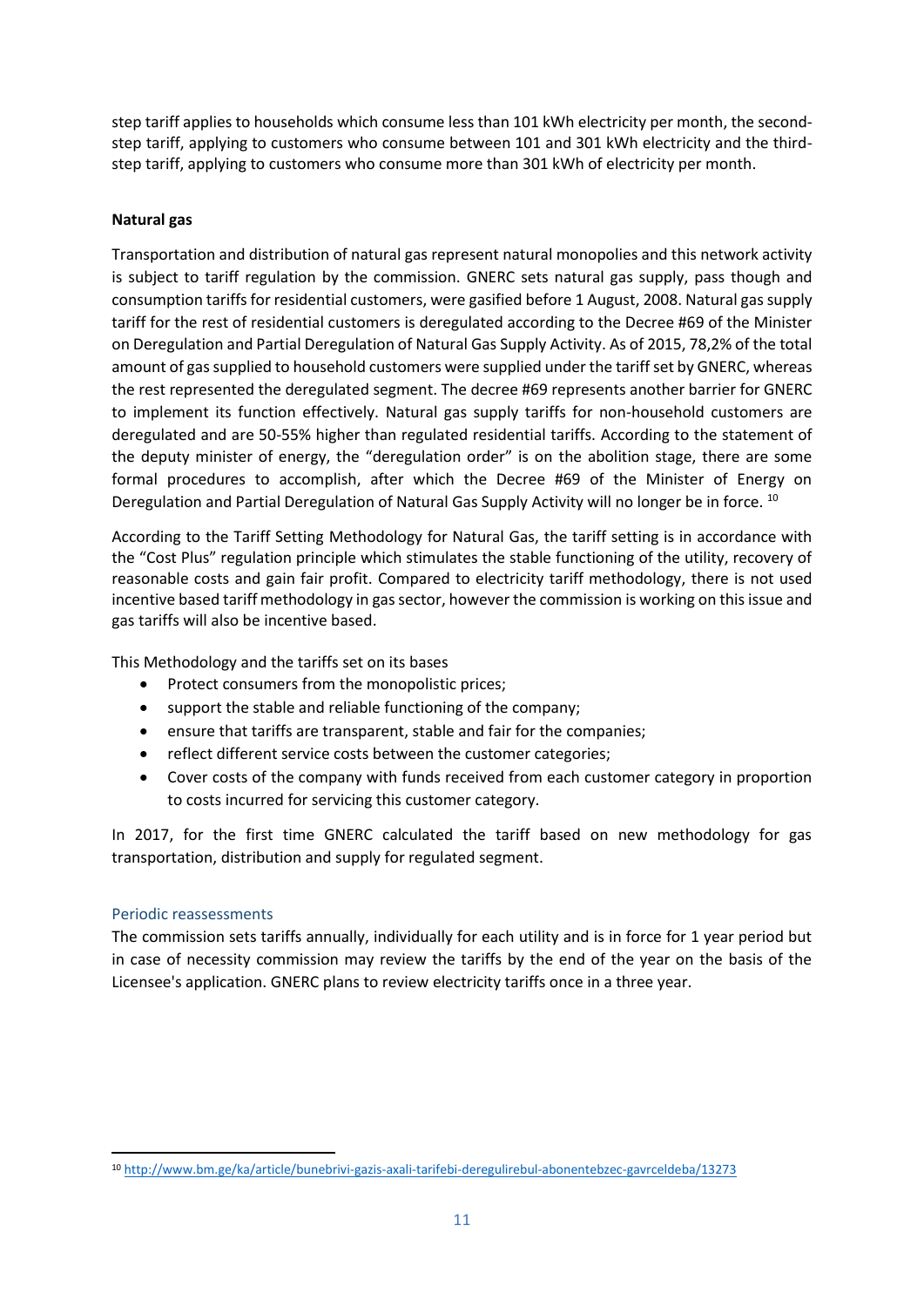#### <span id="page-12-0"></span>**Market Monitoring and Licensing**

#### <span id="page-12-1"></span>Capacity to penalize breaches of regulation

The market monitoring is one of the most important functions of the regulator, since it gives opportunity to the commission to supervise market participants and determines how market development is in line with existing rules and regulations. Market Monitoring helps to find out existing gaps and thus creates prerequisites to start working on their improvements.

The Commission is authorized to carry out electricity and natural gas and market monitoring which includes studding of wholesale and retail prices, commercial relationships, analyzing suppliers' behavior etc.

In 2016 the Electronic Monitoring System of Commercial Quality of Service was developed and implemented in the Commission through which the reporting is carried out on the fulfillment of the services provided by the "Commercial Quality Rules for Services".

Georgia made progress on the index which refers to making it easier to get electricity and succeeded by 26 position from 65th to 39th place according to the report of the World Bank "Doing Business 2017". Georgia improved the reliability of electricity supply by introducing penalties for the utility for having worse scores on the annual system average interruption duration index (SAIDI) and system average interruption frequency index (SAIFI) than the previous year. Georgia also mandated the notification of customers by the utility of planned electricity outages.

Within the framework of the Twinning Project entitled Strengthening Capacities of the GNERC in Regulatory Cost Audit and Market Monitoring, funded by the European Union, GNERC is working on developing market monitoring rules, which will bring some improvement in this direction.

# <span id="page-12-2"></span>Transparent criteria to grant / withdraw licenses

According to the Georgian Law on Electricity and Natural Gas, the Commission shall be authorized to grant licenses and regulate activities of licensees, importers, exporters, ESCO and suppliers within the electricity and natural gas sectors of Georgia. (article 4) the main functions of the commission with this regard is to a) The establish rules and conditions for electricity generation, transmission, dispatch and distribution, natural gas transportation and distribution as well as for water supply, issuance of licenses, modification and revocation of licenses in compliance with the Law of Georgia on Licenses and permits, this law and licensing rules.

GNERC has issued 25 licenses in the power sector. There are 28 license holders in the Georgian natural gas sector, including 1 transportation and 27 distribution license-holder. It should be noted that in the distribution sector 3 large license holders distributed 90% of total volume.

In order to ensure compliance with the requirements foreseen by the primary and secondary legislation, GNERC has the right to carry out inspections of regulated undertakings. According to the Administrative Offences Code, in case of non-compliance with the licensing terms and conditions determined by GNERC, a penalty in the amount of GEL 5.000 may be imposed. Following the requirements foreseen by the Law on Licenses and Permits, Resolution No. 23 of GNERC approving the Rules on Control of Activities and Licensing in Electricity, Gas and Water Supply Sectors provides that if the breach is not remedied within the time indicated by GNERC, the penalty may be tripled. Furthermore, GNERC may revoke a license if infringement is not remedied after the fine has been tripled twice, or if it is clear that imposing a fine will not have any effect on implementation of the licensee's obligations. Where revoking a license would result in more damage than good, GNERC may